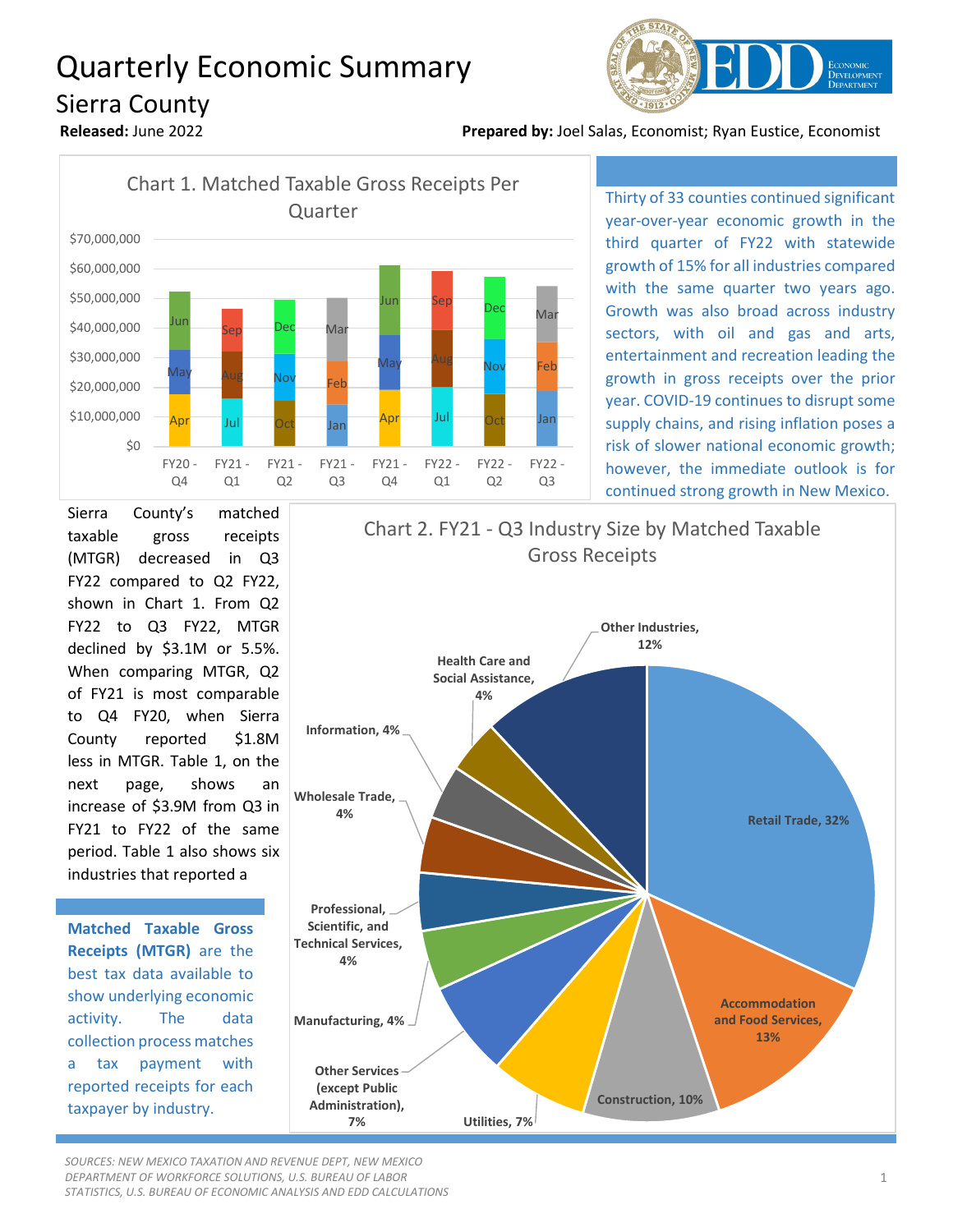## Quarterly Economic Summary Sierra County



| Table 1. FY22 - Q3 Matched Taxable Gross Receipts by Industry |           |            |    |                   |              |           |                 |        |
|---------------------------------------------------------------|-----------|------------|----|-------------------|--------------|-----------|-----------------|--------|
| <b>Industries</b>                                             | FY22 - Q3 |            |    | <b>YOY Growth</b> | YOY % Change |           | 2-Year % Change |        |
| Accommodation and Food Services                               | \$        | 6,990,914  | \$ | 1,548,209         |              | 28%       |                 | 45%    |
| Administrative/Support & Waste Management/Remediation         | \$        | 1,748,561  | S  | 1,180,218         |              | 208%      |                 | 360%   |
| Agriculture, Forestry, Fishing, and Hunting                   |           | 490,134    | Ŝ  | (270, 208)        |              | $-36%$    |                 | 9%     |
| Arts, Entertainment, and Recreation                           |           | 362,351    | Ŝ  | 23,073            |              | 7%        |                 | 129%   |
| Construction                                                  | Ś         | 5,192,375  | Ŝ. | (7, 283, 914)     |              | $-58%$    |                 | $-64%$ |
| <b>Educational Services</b>                                   |           | 107,126    | Ŝ  | (49, 965)         |              | $-32%$    |                 | 2%     |
| Finance and Insurance                                         |           | 98,398     | S  | (28, 815)         |              | $-23%$    |                 | $-24%$ |
| <b>Health Care and Social Assistance</b>                      | \$        | 2,027,743  | S  | 602,304           |              | 42%       |                 | 29%    |
| Information                                                   |           | 2,067,726  | S  | 520,115           |              | 34%       |                 | $-19%$ |
| Management of Companies and Enterprises                       | \$        | 25,755     | S  | 25,755 N/A        |              |           | N/A             |        |
| Manufacturing                                                 | \$        | 2,279,172  | Ŝ. | 1,508,584         |              | 196%      |                 | 236%   |
| Mining, Quarrying, and Oil and Gas Extraction                 |           | 1,691      | S  | (12,948)          |              | $-88%$    |                 | $-90%$ |
| Other Services (except Public Administration)                 | \$        | 3,627,109  | Ŝ  | 718,053           |              | 25%       |                 | 33%    |
| Professional, Scientific, and Technical Services              |           | 2,210,807  | S  | 356,872           |              | 19%       |                 | 67%    |
| <b>Public Administration</b>                                  |           | 811,096    | S  | 741,693           |              | 1069% N/A |                 |        |
| Real Estate and Rental and Leasing                            | \$        | 1,625,808  | S  | 367,943           |              | 29%       |                 | 74%    |
| <b>Retail Trade</b>                                           |           | 17,127,073 | S  | 2,454,252         |              | 17%       |                 | 41%    |
| <b>Transportation and Warehousing</b>                         |           | 114,113    | S  | (83, 825)         |              | $-42%$    |                 | 187%   |
| <b>Unclassified Establishments</b>                            |           | 1,039,027  | S  | 860,503           |              | 482%      |                 | 304%   |
| Utilities                                                     | \$        | 3,683,301  | Ŝ  | 504,308           |              | 16%       |                 | 27%    |
| <b>Wholesale Trade</b>                                        | \$        | 2,121,125  | S  | 1,113,426         |              | 110%      |                 | 157%   |
| <b>All Industries</b>                                         | Ś.        | 54,203,825 | -S | 3,873,781         |              | 8%        |                 | 15%    |

year-over-year (YOY) loss. The largest decline came from the construction industry, which posted a YOY decline of \$7.3M or 58%. This quarterly MTGR is the fifth lowest reported by the industry in Sierra County, dating back to Q3 FY08. The construction industry has seen higher than usual MTGR prior to this quarter. Retail trade had the highest YOY growth.

Year-to-date annual gross receipts tax (GRT) revenue collections for FY22 have already surpassed those of FY21 with one full quarter remaining. GRT revenue collections decreased by \$56K, or 7.4%, from Q2 FY22 to Q3 FY22, shown in Chart 4.



*SOURCES: NEW MEXICO TAXATION AND REVENUE DEPT, NEW MEXICO DEPARTMENT OF WORKFORCE SOLUTIONS, U.S. BUREAU OF LABOR STATISTICS, U.S. BUREAU OF ECONOMIC ANALYSIS AND EDD CALCULATIONS*